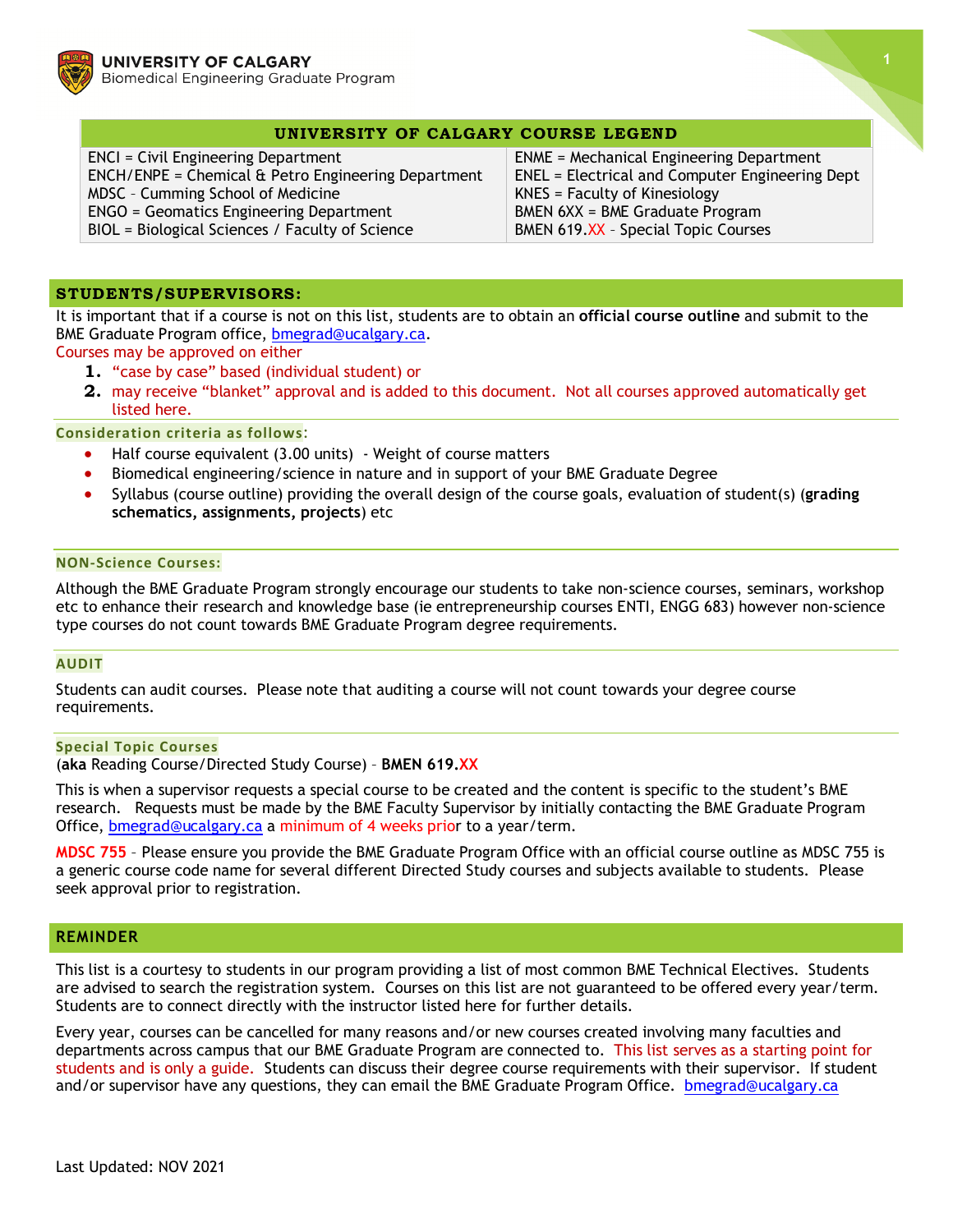

# FALL 2021

| <b>Biomedical Engg Foundations</b><br>Dr. Elena Di Martino<br>Dr. Roman Krawetz                      | <b>BMEN 600</b><br><b>CORE COURSE</b>     | <b>NOTE:</b> Mandatory Courses for BME Graduate Program Students<br><b>Biomedical Engg Foundations</b><br>An introduction to core concepts of Biomedical Engineering including<br>an introduction to biomedical engineering fundamentals. Course allows<br>students to select between a biology focused or an engineering<br>focused fundamental module to complement previous course work<br>(with approval of course instructor).                                                                                                                                                                                                                                                                      |
|------------------------------------------------------------------------------------------------------|-------------------------------------------|----------------------------------------------------------------------------------------------------------------------------------------------------------------------------------------------------------------------------------------------------------------------------------------------------------------------------------------------------------------------------------------------------------------------------------------------------------------------------------------------------------------------------------------------------------------------------------------------------------------------------------------------------------------------------------------------------------|
| <b>Biomedical Engg Core I</b><br>Dr. Derrick Rancourt                                                | <b>BMEN 602</b><br><b>CORE COURSE</b>     | <b>NOTE:</b> Mandatory Courses for BME Graduate Program Students<br><b>Biomedical Engg Core I</b><br>Topics may include an introduction to a) biomedical engineering<br>research, research integrity and ethics, b) career paths and progression<br>in biomedical engineering and c) oral research communication skills.                                                                                                                                                                                                                                                                                                                                                                                 |
| Molecular, Cellular and<br><b>Tissue Bioengineering</b><br>Dr. Kristina Rinker                       | BMEN 619.15 /<br><b>BMEN 585</b>          | Concepts, calculations, and methodologies in molecular, cellular and<br>tissue engineering will be discussed and applied to solve problems in<br>the areas of molecular diagnostics, pharmaceuticals, nanomedicine and<br>regenerative medicine. Topics include cell biology and culture, stem<br>cells, bioreactors, biomaterials, drug delivery, fluid dynamics, kinetics,<br>and diffusion.                                                                                                                                                                                                                                                                                                           |
| <b>Machine Learning for</b><br><b>Biomedical Engineers and</b><br><b>Biomechancis</b><br>Dr. Art Kuo | <b>BMEN 619.18</b>                        | Introduction to machine learning with examples and applications drawn<br>from biomedical engineering, biomechanics, and related fields.<br>Computational approaches to classification, dimensionality reduction,<br>and pattern identification from large data sets. Fundamental concepts<br>of function approximation and statistics, algorithms for supervised<br>learning and unsupervised learning. Linear regression, logistic<br>regression, support vector machine, neural networks. Adaptation<br>algorithms, gradient descent. K-means clustering, principal components<br>analysis. Brief introduction to reinforcement learning and control.                                                  |
| <b>Experimental Design</b><br>Instructor: Dr. Laura Curiel                                           | ENEL 619.85                               | Introduction to the design of experiments: problem definition, selecting<br>variables, determining sample size, randomization, nuisance variables.<br>Tools for data analysis will be taught for designing and analyzing data<br>from a simple comparison of populations, analysis of variance (multi-<br>variable comparison), controlling nuisance variables, factorial designs,<br>regression and data visualization techniques. An introduction to basic<br>qualitative research methods in engineering will be also covered. The<br>course will use a case-study approach and may include problems<br>centered in biomedical applications and from specific research<br>problems from the students. |
|                                                                                                      |                                           | Introductory course on how to design veterinary research projects and                                                                                                                                                                                                                                                                                                                                                                                                                                                                                                                                                                                                                                    |
| <b>Biostatistical Methods</b><br>Dr. Rob Deardon                                                     | VETM 605 / MDCH 605                       | analyze the<br>resultant data. Emphasis is placed upon formulating testable research<br>questions, evaluating the appropriateness of different research<br>designs, planning a well-designed experiment or clinical trial,<br>performing statistical analyses on the data, and presenting the results<br>in a scientific manner                                                                                                                                                                                                                                                                                                                                                                          |
| <b>Bone/Joint Biomechanics</b><br><b>Osteoarthritis</b><br>Dr. Walter Herzog<br>Dr. Brent Edwards    | <b>KNES 664</b><br>(Formerly KNES 603.22) | An examination of bone and joint biomechanics as they relate to bone<br>fracture, joint injuries, and diseases with an emphasis on osteoarthritis.<br>Basic bone, ligament, cartilage, and muscle structure and function will<br>be discussed in the context of healthy tissues and in aging, disease, and<br>post-trauma. Animal models of disease are explored                                                                                                                                                                                                                                                                                                                                         |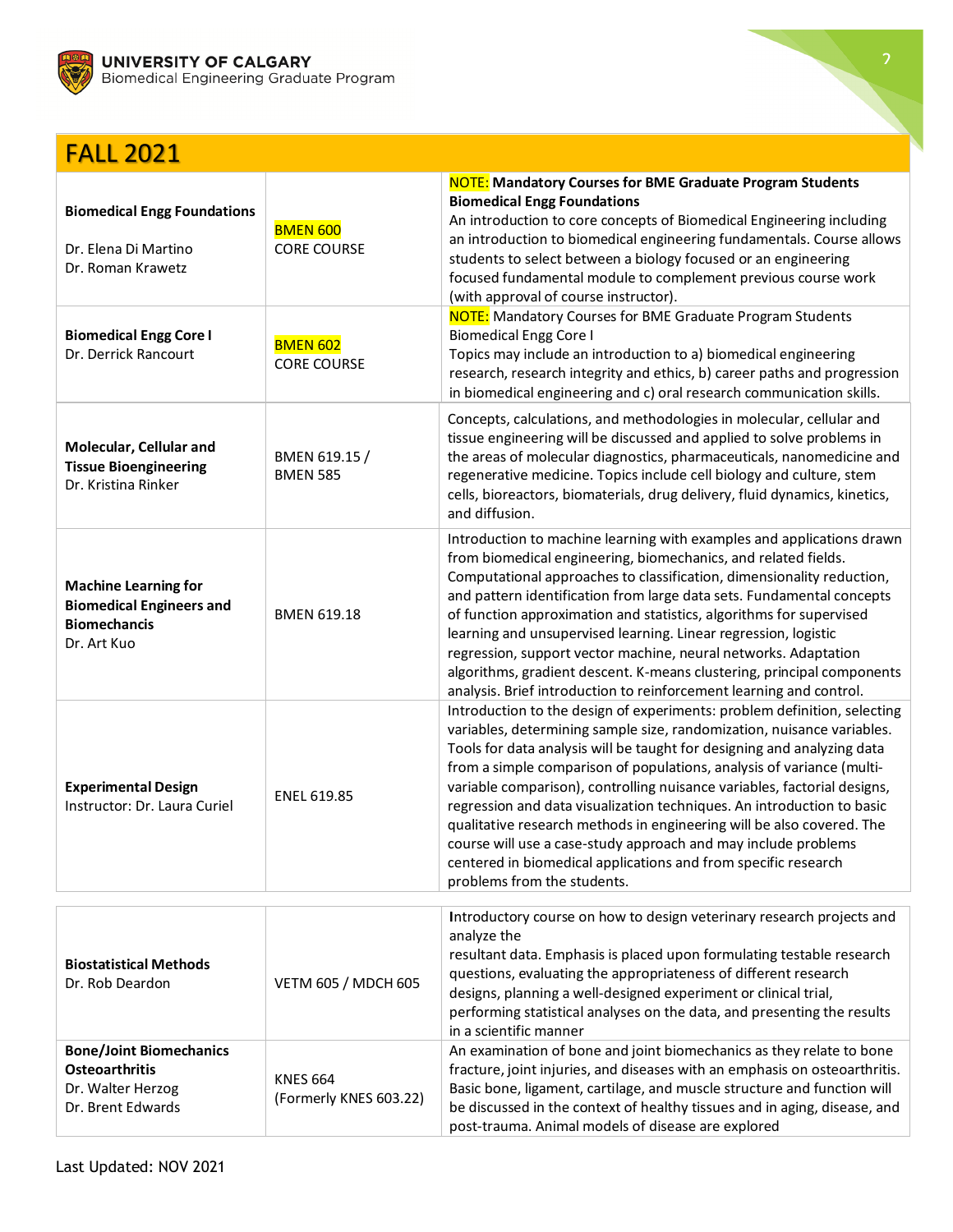

| <b>Cardiovascular Physiology</b><br>Dr. Robert Rose                                                    | MDSC 629.01 (H)                                               | A mechanistic, organ-system, physiological approach to the heart and<br>vascular system designed for graduate and upper-level undergraduate<br>students in the medical sciences, kinesiology, and bioengineering.<br>Topics will include: The Cardiac Cycle, Assessment of Ventricular<br>Performance, Cardiovascular Anatomy and Histology, Fundamentals of<br>Electrocardiography, Excitation-Contraction Coupling, Cardiac<br>Electrophysiology: Membrane Phenomena, Myocardial Mechanics,<br>Cardiac Energy Metabolism, Regulation of Cardiac Output,<br>Determinants of Myocardial O <sub>2</sub> Consumption, Mechanics of Coronary<br>Blood Flow, Exercise Physiology, The Lymphatic System, Regulation of<br>Blood Volume, Humoral Regulation of the Circulation, and Neural<br>Regulation of the Circulation. |
|--------------------------------------------------------------------------------------------------------|---------------------------------------------------------------|------------------------------------------------------------------------------------------------------------------------------------------------------------------------------------------------------------------------------------------------------------------------------------------------------------------------------------------------------------------------------------------------------------------------------------------------------------------------------------------------------------------------------------------------------------------------------------------------------------------------------------------------------------------------------------------------------------------------------------------------------------------------------------------------------------------------|
| <b>Integrated Micro and</b><br><b>Nanotechnology Sensory</b><br><b>Systems</b><br>Dr. Orly Yadid-Pecht | <b>ENEL 691</b>                                               | Integrated circuits for sensing. The physical process of sensing photons<br>and ions. The circuitry of signal amplification. Considerations for<br>integrated circuit implementation. Solid state sensors and development<br>in CMOS technology. Analog to Digital conversion in sensory arrays.<br>Technology scaling and impact. Low voltage and implications regarding<br>signal processing. Other types of sensors such as pH sensing. Mems<br>technology and applications. MEMS based biopsy. Integrated Light<br>sources. System examples.                                                                                                                                                                                                                                                                       |
| <b>Medical Imaging Techniques</b><br>Dr. Samuel Pichardo                                               | MDSC 689.01 (H) /<br>ENEL 619.01 (H)                          | Introduction to the theory and practical applications of medical<br>imaging. Specific course provides an overview of modern diagnostic<br>imaging techniques.                                                                                                                                                                                                                                                                                                                                                                                                                                                                                                                                                                                                                                                          |
| <b>Biomedical Systems and</b><br><b>Applications</b><br>Dr. M. P. Mintchev                             | ENEL 623 (H)                                                  | Instruction to biomedical instrumentation. The four elements of an<br>electronic monitoring system. Errors and error handling. Instrument<br>modelling. Sensors: Basic Concepts. Conversion of different processes<br>into voltages or currents. Introduction to biomedical amplifiers. Ideal<br>op amp. The concept of patient protection. Differential and<br>instrumentation amplifiers. Non-I dealities in biomedical amplifiers.<br>Noise and noise sources. Error analysis. Offsets and offset<br>compensation. Power supplies for instrumentation circuits. Real-time<br>requirements. Real-time digital conditioning of monitored biomedical<br>signals. The concept of closed-loop real-time control of biomedical<br>systems.                                                                                |
|                                                                                                        |                                                               |                                                                                                                                                                                                                                                                                                                                                                                                                                                                                                                                                                                                                                                                                                                                                                                                                        |
| <b>Optical Instrumentation</b><br>Dr. Kartikeya Murari                                                 | <b>ENEL 606</b><br>This course formerly<br><b>ENEL 619.68</b> | Course description: Introduction to optical instrumentation used in<br>engineering and biomedical research. Instrument construction,<br>operation and principle. Interpretation of data, performance limitations<br>and noise. Current research trends. Topics: ray and wave optics,<br>microscopy, light sources, photodetectors and imaging, optical fibers,                                                                                                                                                                                                                                                                                                                                                                                                                                                         |

|                                                                         |              | microscopy, light sources, photodetectors and imaging, optical fibers,<br>spectroscopy.                                                                                                                                                                                                                                                                                                                                              |
|-------------------------------------------------------------------------|--------------|--------------------------------------------------------------------------------------------------------------------------------------------------------------------------------------------------------------------------------------------------------------------------------------------------------------------------------------------------------------------------------------------------------------------------------------|
| <b>Advanced Cell and Tissue</b><br>Engineering<br>Dr. Michael S. Kallos | ENCH 659 (H) | Check system for details or contact Chem and Petroleum Department<br>Current challenges in tissue engineering. Review of cell biology and<br>biochemistry followed by an exploration of cell and tissue function and<br>dysfunction and strategies to repair or restore function by taking into<br>account stem cell availability and activities, tissue microenvironments<br>and mass transfer, and clinical delivery of therapies. |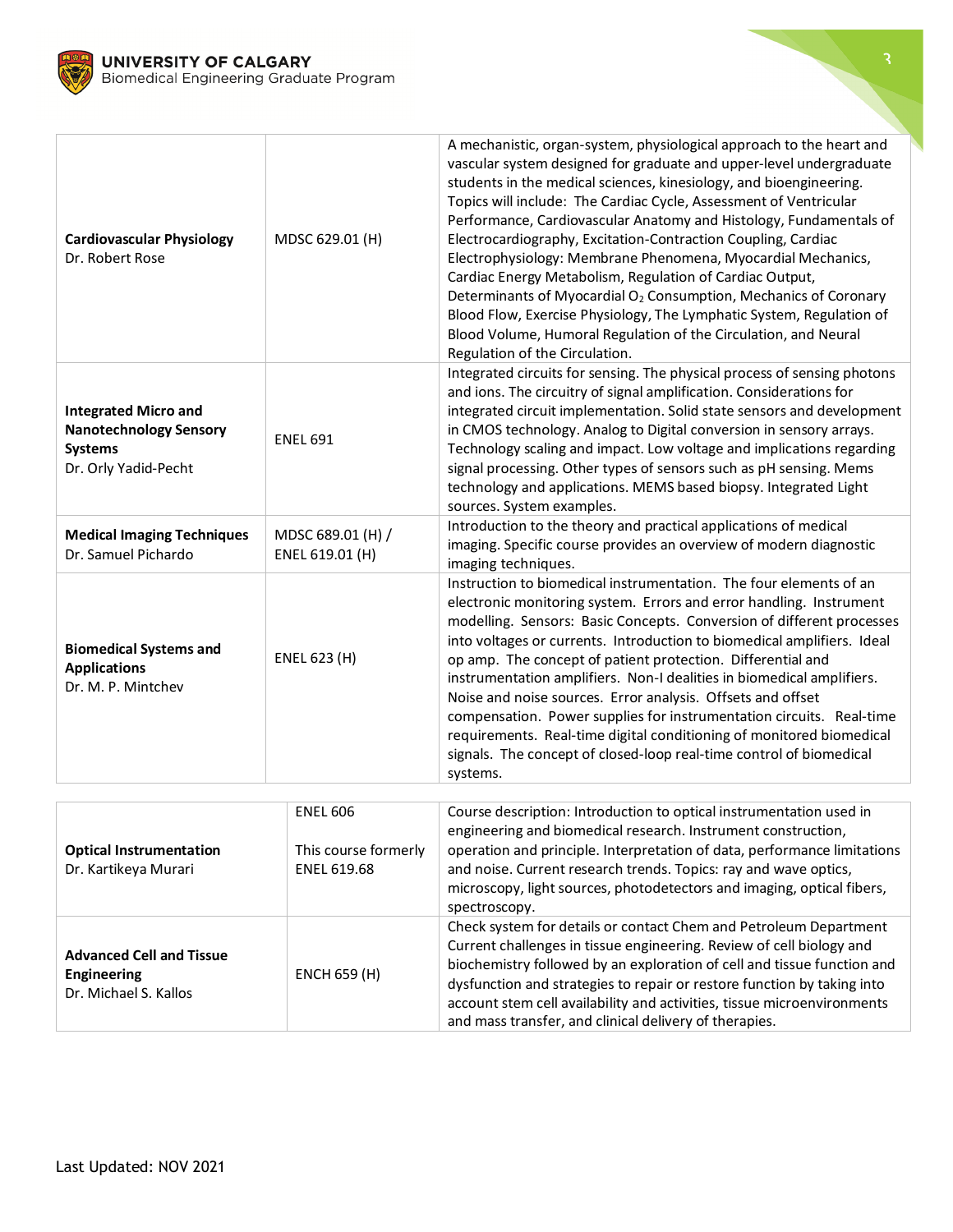

| <b>Wireless Networks</b><br>Dr. Fapojuwo                                                    | ENEL 633 (H)        | Overview of the components and architectural alternatives for wireless<br>networks. Review of existing and proposed wireless network standards<br>(e.g., Advanced Mobile Phone System - AMPS, Digital AMPS, Interim<br>Standard 95 - IS95, Global System for Mobile Communications - GSM,<br>Code Division Multiple Access 2000 - CDMA2000, Universal Mobile<br>Telecommunications System - UMTS, etc.). Discussion of wireless<br>network communication protocols including network access control<br>protocols, routing, congestion and flow control protocols, mobility and<br>resource management protocols. Modeling and analysis of wireless<br>networks and performance in the context of voice, data and video<br>services making use of mathematical and simulation techniques.<br>Outline of current and future research challenges in wireless. |
|---------------------------------------------------------------------------------------------|---------------------|------------------------------------------------------------------------------------------------------------------------------------------------------------------------------------------------------------------------------------------------------------------------------------------------------------------------------------------------------------------------------------------------------------------------------------------------------------------------------------------------------------------------------------------------------------------------------------------------------------------------------------------------------------------------------------------------------------------------------------------------------------------------------------------------------------------------------------------------------------|
| <b>Advanced Continuum Mechanics</b><br>Instructor: Salvatore Federico                       | <b>ENME 653 (H)</b> | Review of linear algebra: vector spaces, linear maps, tensors; affine<br>spaces: coordinate systems and differential calculus; kinematics of<br>continua: deformation and strain tensors, deformation and strain rates;<br>balance equations: mass, linear momentum, angular momentum,<br>energy; entropy inequality; stress tensors; stress rates; stress power<br>and conjugated stress-strain pairs; constitutive theory: constitutive<br>axioms, hyperelastic solids, perfect and Newtonian fluids.                                                                                                                                                                                                                                                                                                                                                    |
| <b>Virtual Environments and</b><br><b>Applications</b><br>Dr. Yaoping Hu                    | <b>ENEL 602</b>     | Introduction to virtual reality (VR) technologies; Characterization of<br>virtual environments; hardware and software; user interfaces; 3D<br>interaction; research trends. Applications: medicine, manufacturing, oil<br>and gas reservoirs, the arts, and education.                                                                                                                                                                                                                                                                                                                                                                                                                                                                                                                                                                                     |
| <b>Fracture of Civil Eng Materials</b><br>Dr. Nigel Shrive                                  | <b>ENCI 617</b>     | Cohesive strength; plasticity. Fracture mechanics in relation to<br>structural steel, stress intensity, fracture toughness, energy release<br>rate, LEFM, COD, J-Integral, R-Curve, fatigue. Compressive fracture of<br>concrete, masonry and rocks; cracking patterns, fracture theories,<br>damage models, test methods and effects.                                                                                                                                                                                                                                                                                                                                                                                                                                                                                                                     |
| Theory and Applications of the<br><b>Finite Element Method</b><br>Dr. Rahil Khoshnazar      | <b>ENCI 653</b>     | Conceptual framework of the finite element method with emphasis on<br>applications to structural analysis: shape functions, continuity at nodes,<br>numerical integration, matrix assembly. Scope of the method, use of<br>basic equations of elasticity, displacement (stiffness) method of<br>analysis. Sources of error and poor performance; mesh sensitivity;<br>element types, their selection and behaviour. Applications in structural<br>analysis, heat conduction and other non-structural problems; use of<br>available finite element programs.                                                                                                                                                                                                                                                                                                |
| <b>Application of 3D Rigid Body</b><br><b>Mechanics in Biomechancis</b><br>Dr. Janet Ronsky | <b>ENME 683</b>     | Applications of 3D motion analysis and rigid body mechanics to<br>musculoskeletal system locomotion, and movement. Experimental,<br>theoretical and numerical methods for optical motion imaging, 3D<br>analysis of joint kinematics and kinetics, joint angle representations,<br>prediction of joint forces, data analysis and filtering, error propagation,<br>inverse and forward dynamics approaches and applications to clinical<br>and orthopaedic engineering.                                                                                                                                                                                                                                                                                                                                                                                     |
| <b>Advanced Data Analytics</b><br>Dr. Ethan MacDonald                                       | ENSF 619.01         | Research skills course designed to expand knowledge with<br>supercomputing clusters, numerical methods, and analyses.<br>Introduction to version control and source management. Data<br>curation, management, and compliance. Using schedulers for<br>parallelization. Benchmarking computational requirements.<br>Machine learning and numerical processing for challenging data<br>analytics problems. Reducing high dimensionality data for<br>interpretation. Making graphics from data.                                                                                                                                                                                                                                                                                                                                                               |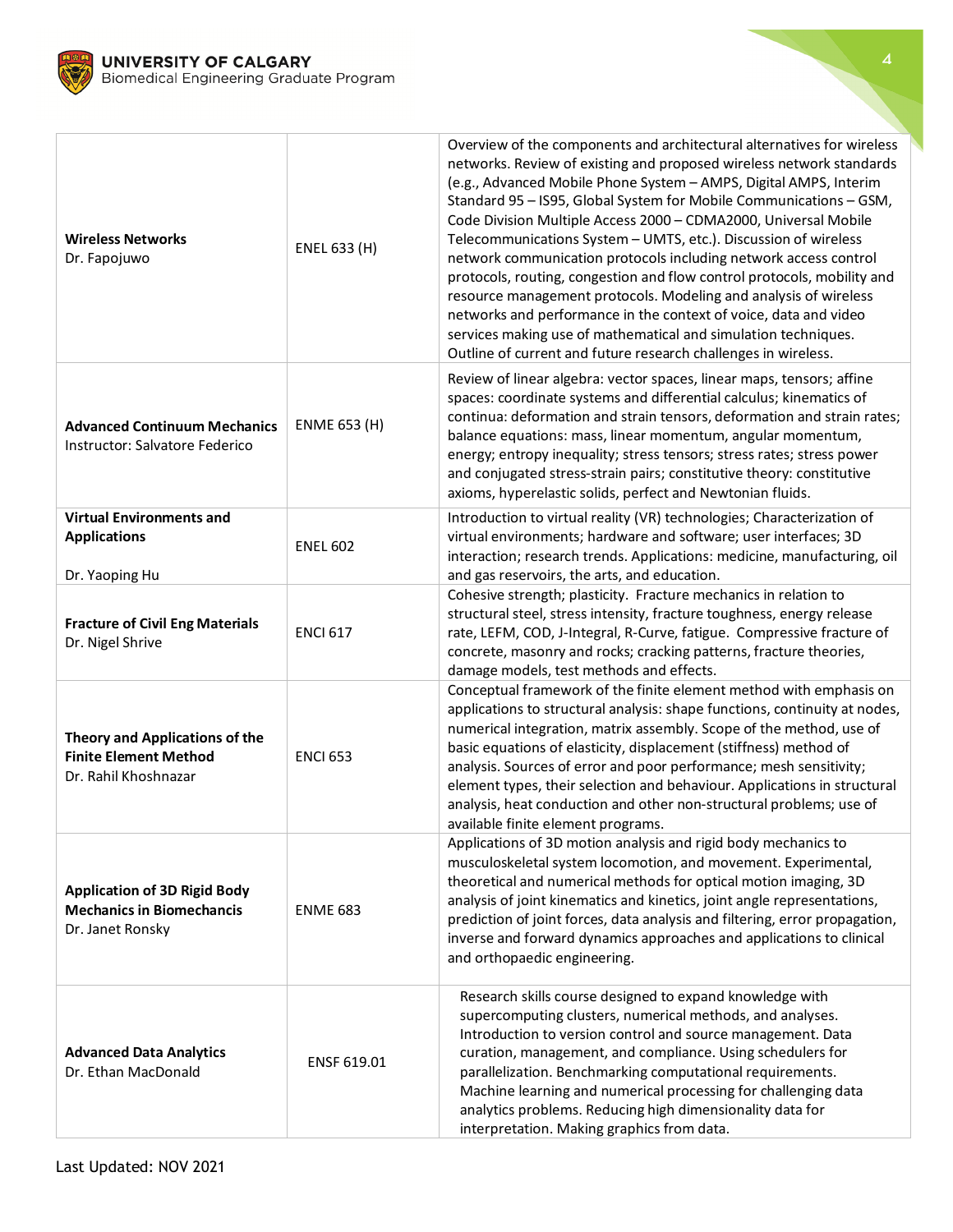



| <b>Advanced Topics in Image</b><br><b>Analysis and Machine Learning</b><br>Dr. Roberto Medieros de Souza | <b>ENSF 619.01</b> | This course focuses on advanced machine learning and image<br>analysis techniques. The course will cover the following topics:<br>graph-based image representation, image segmentation, state-of-<br>the-art methods on ImageNet, self-supervised learning, domain<br>adaptation, adversarial models, and AutoML. A special emphasis<br>will be given to recent cutting-edge techniques. The course will be<br>hands-on. |
|----------------------------------------------------------------------------------------------------------|--------------------|--------------------------------------------------------------------------------------------------------------------------------------------------------------------------------------------------------------------------------------------------------------------------------------------------------------------------------------------------------------------------------------------------------------------------|
| Search registration system for<br>courses listed under this<br>course name                               | <b>MDSC 755</b>    | As per Dr. Tara Beattie, all courses that fall under the umbrella of<br>MDSC 755 are all graded and equivalent to half course / GFC hours                                                                                                                                                                                                                                                                                |

| <b>WINTER 2022</b>                                                                                               |                                                                                    |                                                                                                                                                                                                                                                                                                                                                                                                                                                                                                                                                                                                                                                                                                                                                                                                                                                                                                                                                                                                                                                                                                                                                                  |
|------------------------------------------------------------------------------------------------------------------|------------------------------------------------------------------------------------|------------------------------------------------------------------------------------------------------------------------------------------------------------------------------------------------------------------------------------------------------------------------------------------------------------------------------------------------------------------------------------------------------------------------------------------------------------------------------------------------------------------------------------------------------------------------------------------------------------------------------------------------------------------------------------------------------------------------------------------------------------------------------------------------------------------------------------------------------------------------------------------------------------------------------------------------------------------------------------------------------------------------------------------------------------------------------------------------------------------------------------------------------------------|
| <b>Biomedical Engg Core II</b><br>Dr. John Bertram                                                               | <b>BMEN 604</b><br><b>CORE COURSE</b>                                              | <b>NOTE:</b> Mandatory Courses for BME Graduate Program Students<br>Topics may include an introduction to a) research methodology,<br>including experimental design and b) written research communication<br>skills in biomedical engineering, and c) preparation and review of<br>research proposals. Satisfactory completion of this course within one<br>year of first registration will ensure that the Biomedical Engineering<br>Graduate Program Research Proposal requirements are met.                                                                                                                                                                                                                                                                                                                                                                                                                                                                                                                                                                                                                                                                   |
| <b>Anatomy and Physiology</b><br>Dr. John Bertram                                                                | <b>BMEN 609 (H)</b><br>Combined with<br><b>BMEN 309</b><br><b>Undergrad Course</b> | Advanced instruction on human skeletal structure, types of connective<br>tissues, structure of joints, muscle and organ structure and function,<br>cardiac physiology, blood properties and flow, introduction to<br>autonomous nervous<br>System, and disorders of the musculoskeletal system. Other topics will<br>be covered dependent on the interests of the instructor and students                                                                                                                                                                                                                                                                                                                                                                                                                                                                                                                                                                                                                                                                                                                                                                        |
| <b>Biometric Technologies and</b><br><b>System Design</b><br>Dr. Svetlana Yanushkevich                           | <b>ENEL 610</b>                                                                    | Biometric systems, sensors and devices. Integration of biometric-based<br>hardware and software. Biometric applications in healthcare and<br>security access.                                                                                                                                                                                                                                                                                                                                                                                                                                                                                                                                                                                                                                                                                                                                                                                                                                                                                                                                                                                                    |
| <b>Advanced Topics in Stem Cell</b><br><b>Biology and Regenerative</b><br><b>Medicine</b><br>Dr Derrick Rancourt | <b>VETM 702</b>                                                                    | The course will provide a comprehensive overview of stem cell biology<br>in the context of embryonic development and adult tissue<br>maintenance. Students will gain an appreciation for embryonic versus<br>adult stem cells and how these pluripotent or multipotent cells may be<br>utilized toward regenerative medicine (ie treatment of congenital<br>defects, disease or injury). Individual lectures will cover embryonic<br>stem cells, iPS cells, germline stem cells as well as various tissue-specific<br>adult stem cells including nervous system, skin, intestine and<br>connective tissues. Their roles in development, organ maintenance,<br>regeneration and disease will be discussed. Students will also be<br>introduced to the ethical and legal issues surrounding stem cell<br>research and their potential clinical use. Finally, several lectures will<br>also discuss current research focused on exploiting the body's<br>endogenous regenerative potential as well as potential therapeutic<br>applications (including stem cell transplantation and bioengineering) to<br>enhance tissue regeneration following injury or disease. |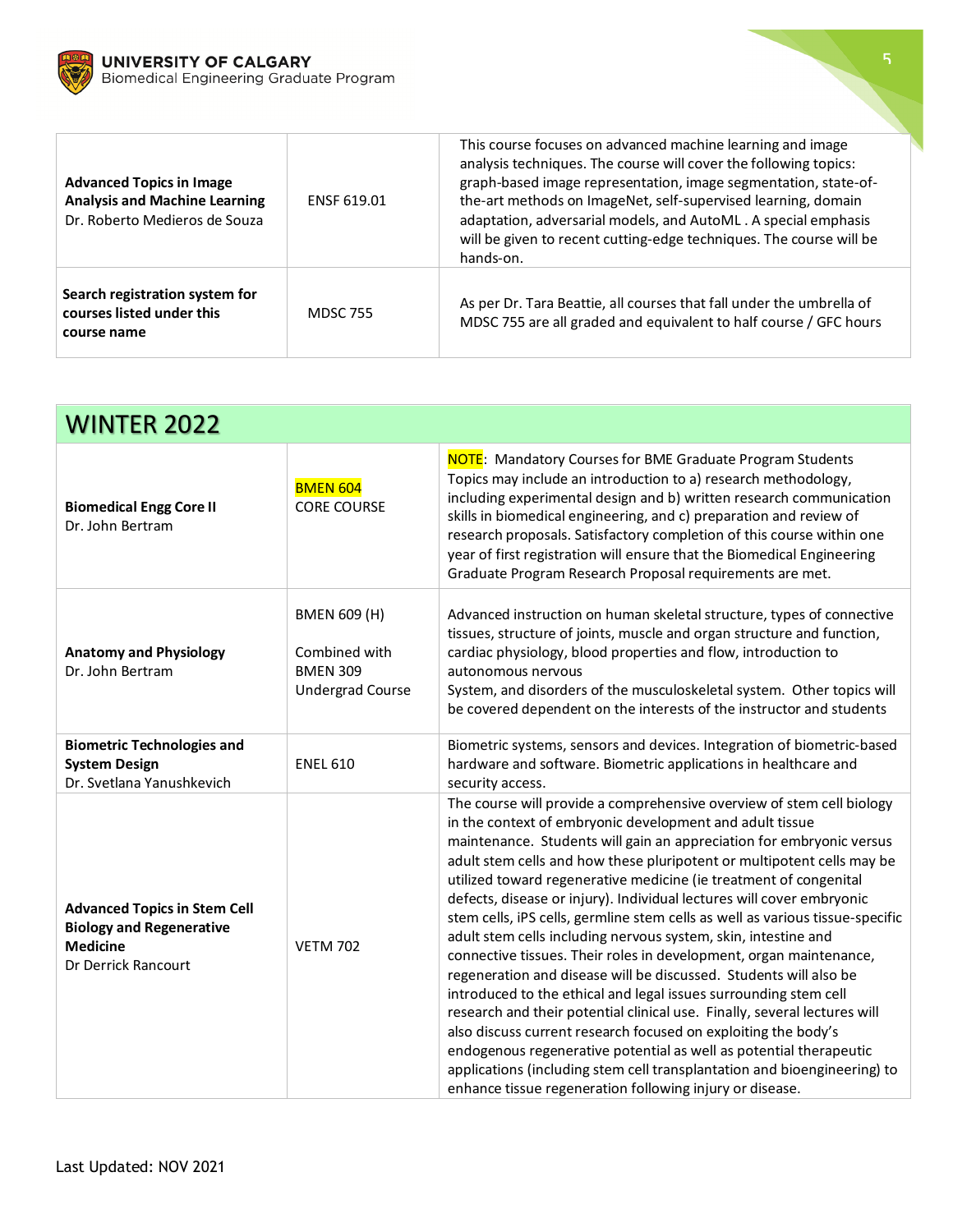



| <b>Biostatistical Methods</b><br>Dr. Rob Deardon                                                                            | VETM 605 / MDCH 605                 | Introductory course on how to design veterinary research projects and<br>analyze the<br>resultant data. Emphasis is placed upon formulating testable research<br>questions, evaluating the appropriateness of different research designs,<br>planning a well-designed experiment or clinical trial, performing<br>statistical analyses on the data, and presenting the results in a scientific<br>manner                                                                                                                                                                                                                                                     |
|-----------------------------------------------------------------------------------------------------------------------------|-------------------------------------|--------------------------------------------------------------------------------------------------------------------------------------------------------------------------------------------------------------------------------------------------------------------------------------------------------------------------------------------------------------------------------------------------------------------------------------------------------------------------------------------------------------------------------------------------------------------------------------------------------------------------------------------------------------|
| <b>Advanced Image Processing</b><br>Dr. Nils Forkert<br>Dr. Steven Boyd                                                     | BMEN 619.14 /<br>MDSC 689.03        | Development of computer-based methods to generate quantitative<br>data from common three-dimensional medical imaging technologies.<br>Applications for computed tomography, magnetic resonance imaging,<br>and other imaging techniques. Students will be introduced to methods<br>of image processing, visualization, and advanced algorithms to evaluate<br>image data. Applications will be morphometic measurements, finite<br>element methods to image data, and visualization methods. Efficient<br>algorithm development is a goal. Students perform a project<br>implementing quantitative imaging algorithms related to their field of<br>research. |
| Cardiovascular<br>Pathophysiology<br>Dr. Robert Rose                                                                        | MDSC 629.02 (H)                     | An introductory study of the major cardiovascular disease entities -<br>ischemic heart disease, congestive heart failure, arrhythmias, cardiac<br>hypertrophy, congenital heart disease, and shock -- recapitulating the<br>principles presented in MDSC 629.01. (Not recommended for students<br>having completed medical training.)                                                                                                                                                                                                                                                                                                                        |
| <b>Advanced Magnetic</b><br><b>Resonance Imaging</b><br>Dr. Bradley Goodyear                                                | MDSC 689.02 (H)                     | An in-depth study of the principles of magnetic resonance imaging<br>(MRI), recent technological advances in MRI, and how MRI is used to<br>study brain structure and function in combination with other imaging<br>technologies. Individuals will gain practical experience with MRI data<br>and current analysis techniques.                                                                                                                                                                                                                                                                                                                               |
| <b>Advanced Muscle Mechanics</b><br>Dr. Walter Herzog<br>** OFFERED Every 2 <sup>nd</sup> year.<br>**NEXT Offer Winter 2023 | KNES 663 (H)<br><b>ENME 663 (H)</b> | The aim of this class is to familiarize students with the current thinking<br>on mechanisms of contraction in skeletal and cardiac muscles, muscle<br>mechanical and functional properties, and to expose students to<br>controversies in science through specific examples taken from the field<br>of muscle mechanics.                                                                                                                                                                                                                                                                                                                                     |
| <b>Virtual Environments and</b><br><b>Applications</b><br>Dr. Yaoping Hu                                                    | ENEL 602 (H)                        | Introduction to virtual reality (VR) technologies; Characterization of<br>virtual environments; hardware and software; user interfaces; 3D<br>interaction; research trends. Applications: medicine, manufacturing, oil<br>and gas reservoirs, the arts, and education.<br>Prerequisite: Objected-Oriented Programming C++                                                                                                                                                                                                                                                                                                                                    |
| <b>Medical Imaging Applications</b><br>Dr. Catherine Lebel                                                                  | MDSC 689.11 (H)                     | This course teaches research methods relevant to medical imaging.<br>Lectures will cover basic statistical analysis and advanced statistics<br>relevant to medical imaging analysis. Students will learn how to<br>critically evaluate medical imaging literature. The class will overview<br>basic image analysis techniques common to different modalities (e.g.,<br>assessing reproducibility), and provide a basic introduction to analysis<br>techniques relevant to multiple imaging disciplines (e.g., machine<br>learning, finite element analysis).                                                                                                 |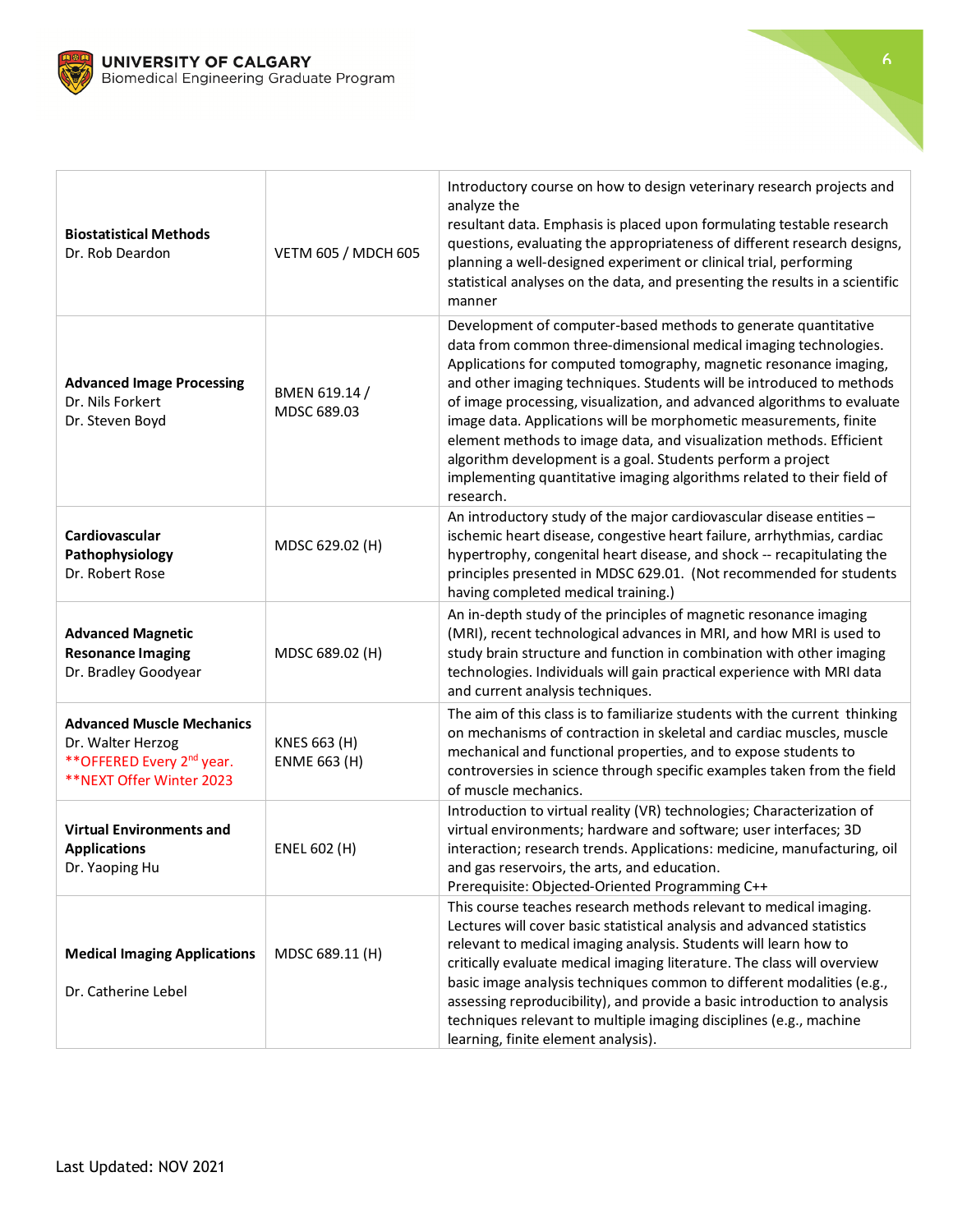

| Advanced DSP processor<br>Architecture<br>Instructor: M. Smith<br><b>Statistical Techniques in Kines</b>  | ENEL/ENCM 653 (H)<br>(formerly ENEL<br>619.23) | Lectures and laboratories are intended to enable students to gain<br>sufficient experience to develop a medical product based around<br>advanced embedded systems running on highly parallel processors<br>(suitable for image processing). Testing is an important part of the<br>course. This is a graduate level variant of ENCM 515 and students are<br>encouraged to make the course project relevant to their thesis.<br>Basic concepts of statistical analysis as they apply to research methods                                                                                                                                                                                                                                                                                                                                                                                                                                                                                                                                                                                                                 |
|-----------------------------------------------------------------------------------------------------------|------------------------------------------------|-------------------------------------------------------------------------------------------------------------------------------------------------------------------------------------------------------------------------------------------------------------------------------------------------------------------------------------------------------------------------------------------------------------------------------------------------------------------------------------------------------------------------------------------------------------------------------------------------------------------------------------------------------------------------------------------------------------------------------------------------------------------------------------------------------------------------------------------------------------------------------------------------------------------------------------------------------------------------------------------------------------------------------------------------------------------------------------------------------------------------|
| Dr. Palacious-Derflingher                                                                                 | <b>KNES 609</b>                                | used in various disciplines in kinesiology.<br>This course may not be repeated for credit.                                                                                                                                                                                                                                                                                                                                                                                                                                                                                                                                                                                                                                                                                                                                                                                                                                                                                                                                                                                                                              |
| Micro/Nano System Design,<br><b>Fabrication and Integration</b><br>Dr. Colin Dalton                       | <b>ENEL 616</b>                                | Techniques for the fabrication of micro/nano systems, including ultra-<br>thin films and multilayers. Industry-standard metrology techniques and<br>technologies for characterization of the structure, chemistry and<br>properties of micro/nano materials and devices. Fundamental<br>fabrication technologies including bulk micromachining, surface<br>micromachining and commercial methods. Bonding and packaging<br>issues related to the micro/nano scale.<br>This course may not be repeated for credit                                                                                                                                                                                                                                                                                                                                                                                                                                                                                                                                                                                                        |
| <b>Biometric Tech &amp; Sys Design</b><br>Dr. Yanushkevich                                                | ENEL 619.76 /<br>(BMEN 619.16)                 | The course covers biometric technologies that are used to process<br>biometrics (human physiological and behavioural traits such as voice,<br>facial images and expressions, gait, body temperature patterns,<br>gestures) using interdisciplinary approaches: methods and techniques<br>from signals and systems, information system design, signal and image<br>processing, statistics and pattern recognition, Bayesian data analysis<br>and risk estimations. It focuses on design of biometric systems, sensors<br>and devices, and integration of biometric-based hardware and software<br>for the applications in healthcare and security access. Statistical pattern<br>recognition using palm biometrics for identification of users of heath<br>care facility. Examples of the projects include "Facial biometrics for user<br>identification using Deep Learning", "Facial expression and pain (via<br>facial expression) recognition using Support Vector machines", and<br>"Gesture-controlled human-machine interface using Microsoft Kinect<br>for touchless screen browsing for health care providers". |
| Data Mining & Machine Learning<br>Winter Term ONLY with<br>Dr. Roberto Medeiros de Souza as<br>instructor | <b>ENEL 645</b>                                | This course is a hands-on course on Deep Learning (DL), which is a<br>significant topic within machine learning. This course will give an<br>overview of the historical context that allowed DL to flourish. It will<br>cover different types of neural networks, how to train, and deploy them<br>in different problems, such as image classification, image segmentation,<br>and signal denoising. The neural network types that will be covered are<br>fully connected networks, convolutional neural networks, fully<br>convolutional neural networks, auto-encoders, recurrent neural<br>networks, and others. Special emphasis will be given to popular<br>network architectures like U-nets, ResNets, Inception, and VGG. The<br>course will cover how to fine-tune pre-trained models to achieve state-<br>of-the-art results in relevant applications. This course will also give a<br>brief introduction to generative models, self- supervised learning and<br>an overview of current new trends in DL.                                                                                                      |